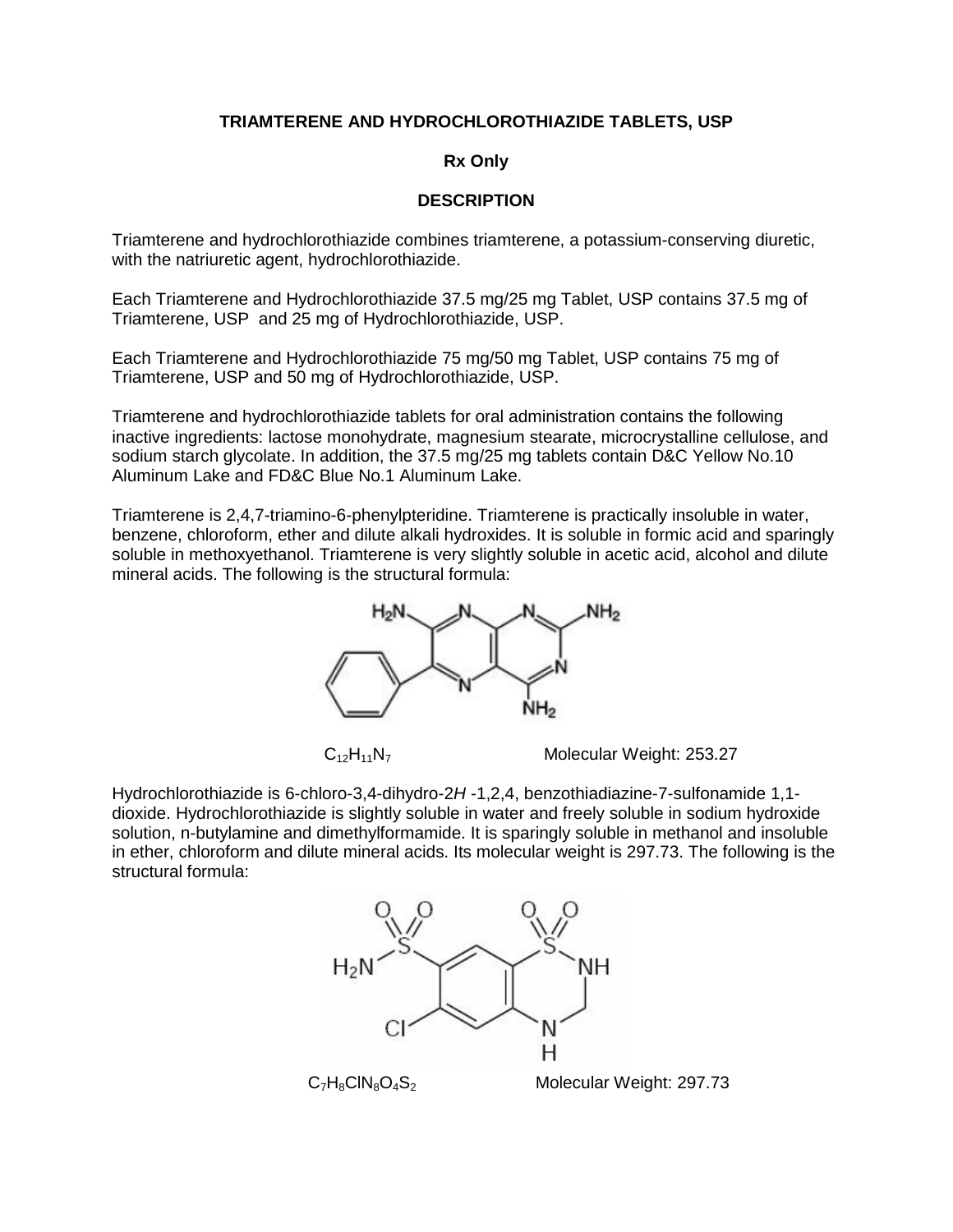# **CLINICAL PHARMACOLOGY**

Triamterene and hydrochlorothiazide is a diuretic, antihypertensive drug product, principally due to its hydrochlorothiazide component; the triamterene component reduces the excessive potassium loss which may occur with hydrochlorothiazide use.

#### **Hydrochlorothiazide**

Hydrochlorothiazide is a diuretic and antihypertensive agent. It blocks the renal tubular absorption of sodium and chloride ions. This natriuresis and diuresis is accompanied by a secondary loss of potassium and bicarbonate. Onset of hydrochlorothiazide's diuretic effect occurs within 2 hours and the peak action takes place in 4 hours. Diuretic activity persists for approximately 6 to 12 hours.

The exact mechanism of hydrochlorothiazide's antihypertensive action is not known although it may relate to the excretion and redistribution of body sodium. Hydrochlorothiazide does not affect normal blood pressure.

Following oral administration, peak hydrochlorothiazide plasma levels are attained in approximately 2 hours. It is excreted rapidly and unchanged in the urine.

Well controlled studies have demonstrated that doses of hydrochlorothiazide as low as 25 mg given once daily are effective in treating hypertension, but the dose-response has not been clearly established.

## **Triamterene**

Triamterene is a potassium-conserving (antikaliuretic) diuretic with relatively weak natriuretic properties. It exerts its diuretic effect on the distal renal tubule to inhibit the reabsorption of sodium in exchange for potassium and hydrogen. With this action, triamterene increases sodium excretion and reduces the excessive loss of potassium and hydrogen associated with hydrochlorothiazide. Triamterene is not a competitive antagonist of the mineralocorticoids and its potassium-conserving effect is observed in patients with Addison's disease, i.e., without aldosterone. Triamterene's onset and duration of activity is similar to hydrochlorothiazide. No predictable antihypertensive effect has been demonstrated with triamterene.

Triamterene is rapidly absorbed following oral administration. Peak plasma levels are achieved within one hour after dosing. Triamterene is primarily metabolized to the sulfate conjugate of hydroxytriamterene. Both the plasma and urine levels of this metabolite greatly exceed triamterene levels.

The amount of triamterene added to 50 mg of hydrochlorothiazide in triamterene and hydrochlorothiazide tablets was determined from steady-state dose-response evaluations in which various doses of liquid preparations of triamterene were administered to hypertensive persons who developed hypokalemia with hydrochlorothiazide (50 mg given once daily). Single daily doses of 75 mg triamterene resulted in greater increases in serum potassium than lower doses (25 mg and 50 mg), while doses greater than 75 mg of triamterene resulted in no additional elevations in serum potassium levels. The amount of triamterene added to the 25 mg of hydrochlorothiazide in triamterene and hydrochlorothiazide tablets was also determined from steady-state dose-response evaluations in which various doses of liquid preparations of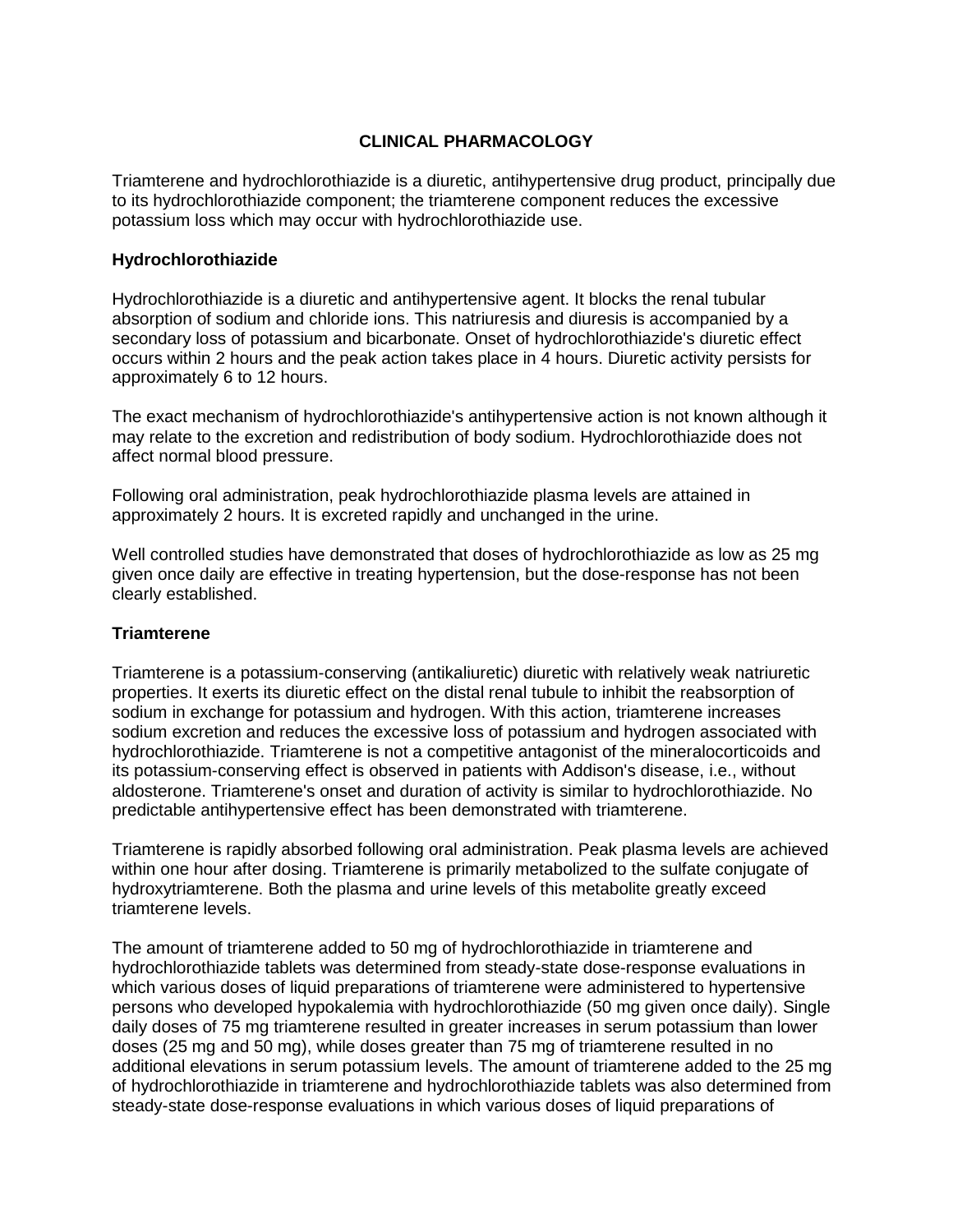triamterene were administered to hypertensive persons who developed hypokalemia with hydrochlorothiazide (25 mg given once daily). Single daily doses of 37.5 mg triamterene resulted in greater increases in serum potassium than a lower dose (25 mg), while doses greater than 37.5 mg of triamterene, i.e., 75 mg and 100 mg, resulted in no additional elevations in serum potassium levels. The dose-response relationship of triamterene was also evaluated in patients rendered hypokalemic by hydrochlorothiazide given 25 mg twice daily. Triamterene given twice daily increased serum potassium levels in a dose-related fashion. However, the combination of triamterene and hydrochlorothiazide given twice daily also appeared to produce an increased frequency of elevation in serum BUN and creatinine levels. The largest increases in serum potassium, BUN and creatinine in this study were observed with 50 mg of triamterene given twice daily, the largest dose tested. Ordinarily, triamterene does not entirely compensate for the kaliuretic effect of hydrochlorothiazide and some patients may remain hypokalemic while receiving triamterene and hydrochlorothiazide. In some individuals, however, it may induce hyperkalemia (see **WARNINGS**).

The triamterene and hydrochlorothiazide components of this product are well absorbed and are bioequivalent to liquid preparations of the individual components administered orally. Food does not influence the absorption of triamterene or hydrochlorothiazide from Apotex's triamterene and hydrochlorothiazide 37.5 mg/25 mg or 75 mg/50 mg tablets. The hydrochlorothiazide component of triamterene and hydrochlorothiazide tablets is bioequivalent to single entity hydrochlorothiazide tablet formulations.

# **INDICATIONS AND USAGE**

### **This fixed combination drug is not indicated for the initial therapy of edema or hypertension except in individuals in whom the development of hypokalemia cannot be risked.**

- 1. Triamterene and hydrochlorothiazide tablets are indicated for the treatment of hypertension or edema in patients who develop hypokalemia on hydrochlorothiazide alone.
- 2. Triamterene and hydrochlorothiazide is also indicated for those patients who require a thiazide diuretic and in whom the development of hypokalemia cannot be risked (e.g., patients on concomitant digitalis preparations, or with a history of cardiac arryhthmias, etc.).

Triamterene and hydrochlorothiazide may be used alone or in combination with other antihypertensive drugs, such as beta-blockers. Since triamterene and hydrochlorothiazide may enhance the actions of these drugs, dosage adjustments may be necessary.

#### **Usage in Pregnancy**

The routine use of diuretics in an otherwise healthy woman is inappropriate and exposes mother and fetus to unnecessary hazard. Diuretics do not prevent development of toxemia of pregnancy, and there is no satisfactory evidence that they are useful in the treatment of developed toxemia.

Edema during pregnancy may arise from pathological causes or from the physiologic and mechanical consequences of pregnancy. Thiazides are indicated in pregnancy when edema is due to pathologic causes, just as they are in the absence of pregnancy. Dependent edema in pregnancy, resulting from restriction of venous return by the expanded uterus, is properly treated through elevation of the lower extremities and use of support hose; use of diuretics to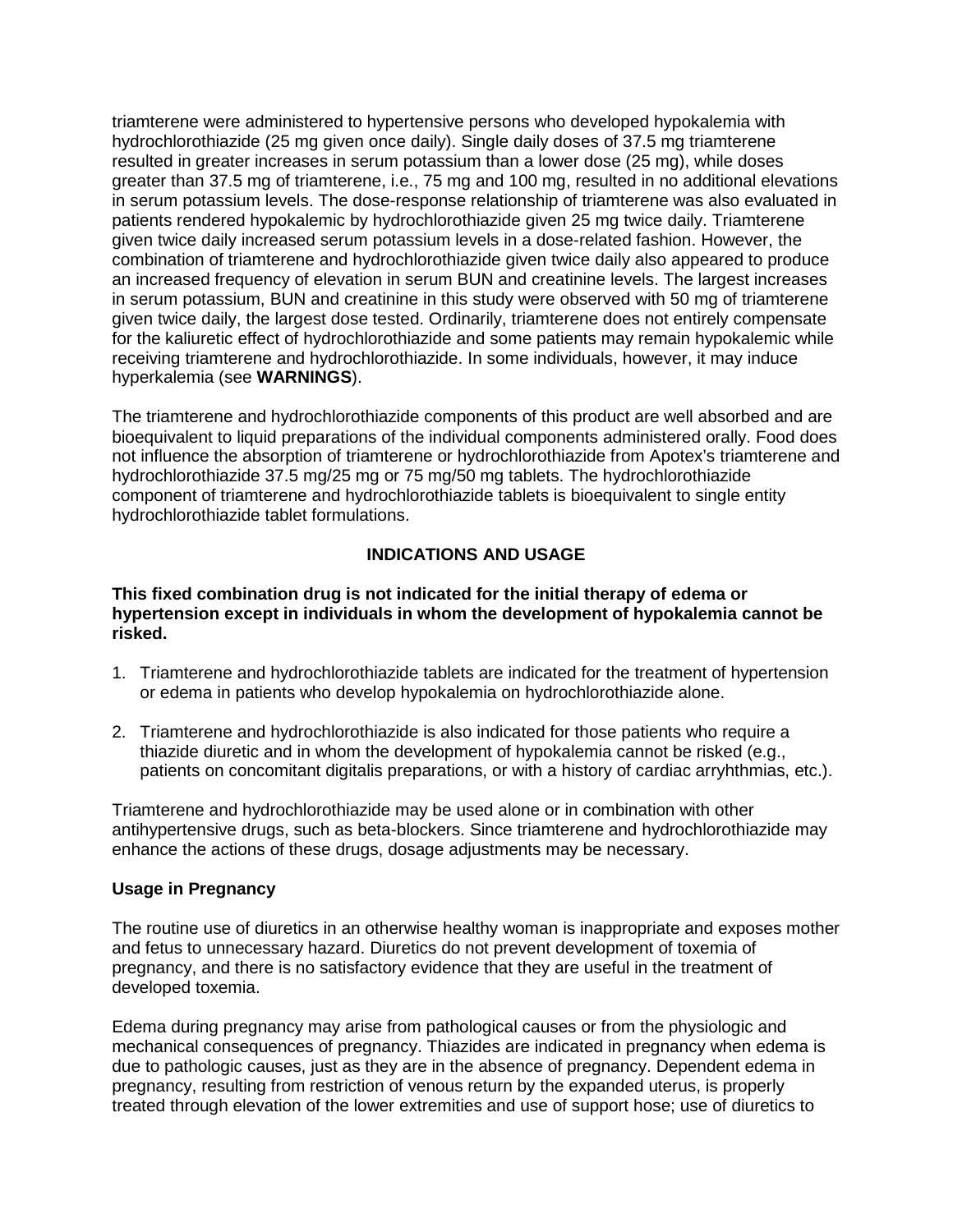lower intravascular volume in this case is illogical and unnecessary. There is hypervolemia during normal pregnancy which is harmful to neither the fetus nor the mother (in the absence of cardiovascular disease), but which is associated with edema, including generalized edema, in the majority of pregnant women. If this edema produces discomfort, increased recumbency will often provide relief. In rare instances, this edema may cause extreme discomfort which is not relieved by rest. In these cases, a short course of diuretics may provide relief and may be appropriate.

# **CONTRAINDICATIONS**

## **Hyperkalemia**

Triamterene and hydrochlorothiazide should not be used in the presence of elevated serum potassium levels (greater than or equal to 5.5 mEq/liter). If hyperkalemia develops, this drug should be discontinued and a thiazide alone should be substituted.

## **Antikaliuretic Therapy or Potassium Supplementation**

Triamterene and hydrochlorothiazide should not be given to patients receiving other potassiumconserving agents such as spironolactone, amiloride hydrochloride or other formulations containing triamterene. Concomitant potassium supplementation in the form of medication, potassium-containing salt substitute or potassium-enriched diets should also not be used.

### **Impaired Renal Function**

Triamterene and hydrochlorothiazide is contraindicated in patients with anuria, acute and chronic renal insufficiency or significant renal impairment.

## **Hypersensitivity**

Triamterene and hydrochlorothiazide should not be used in patients who are hypersensitive to triamterene or hydrochlorothiazide or other sulfonamide-derived drugs.

## **WARNINGS**

#### **Hyperkalemia**

Abnormal elevation of serum potassium levels (greater than or equal to 5.5 mEq/liter) can occur with all potassium-conserving diuretic combinations, including triamterene and hydrochlorothiazide. Hyperkalemia is more likely to occur in patients with renal impairment, diabetes (even without evidence of renal impairment), or elderly or severely ill patients. Since uncorrected hyperkalemia may be fatal, serum potassium levels must be monitored at frequent intervals especially in patients first receiving triamterene and hydrochlorothiazide, when dosages are changed or with any illness that may influence renal function.

If hyperkalemia is suspected, (warning signs include paresthesias, muscular weakness, fatigue, flaccid paralysis of the extremities, bradycardia and shock) an electrocardiogram (ECG) should be obtained. However, it is important to monitor serum potassium levels because mild hyperkalemia may not be associated with ECG changes.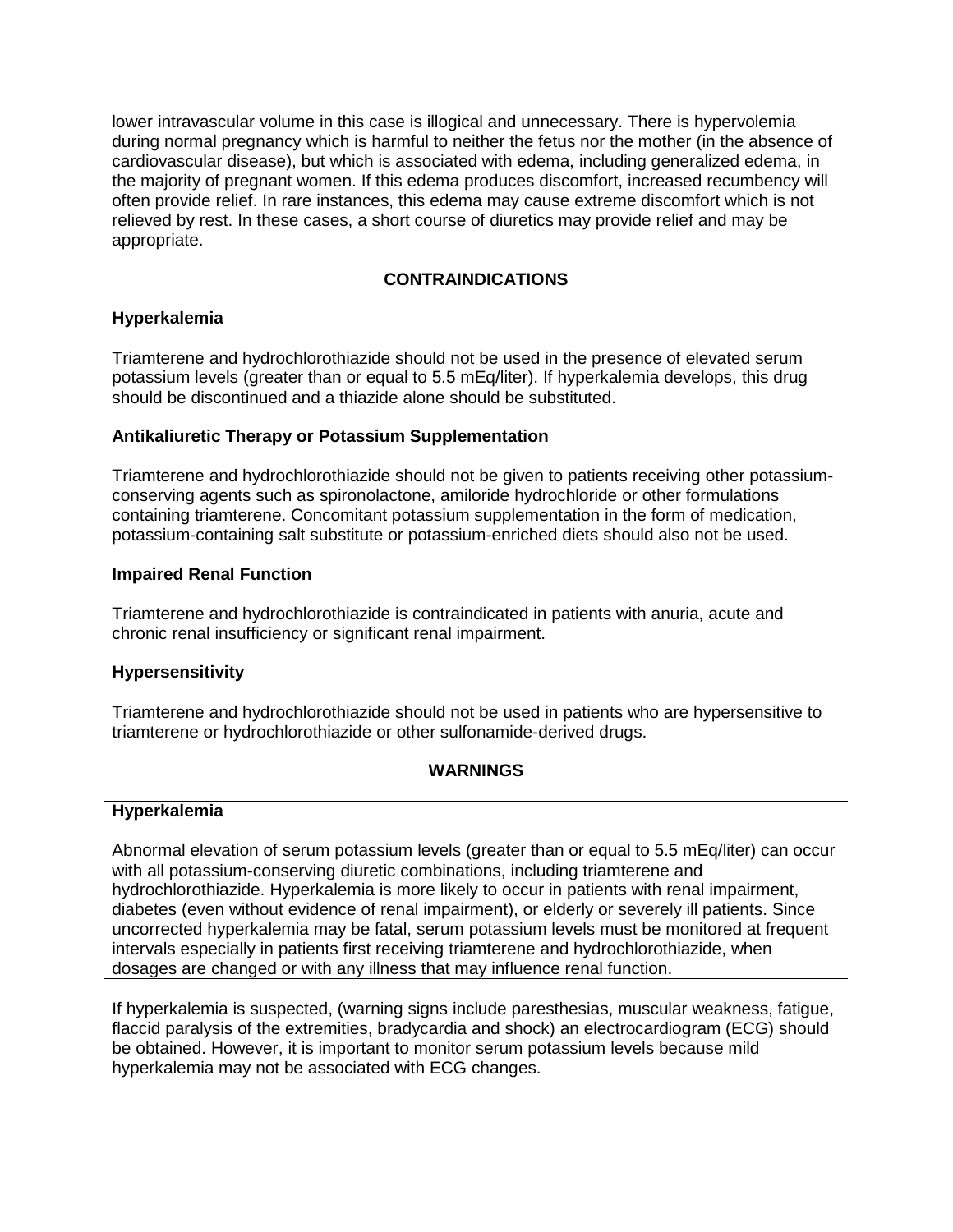If hyperkalemia is present, triamterene and hydrochlorothiazide should be discontinued immediately and a thiazide alone should be substituted. If the serum potassium exceeds 6.5 mEq/liter, more vigorous therapy is required. The clinical situation dictates the procedures to be employed. These include the intravenous administration of calcium chloride solution, sodium bicarbonate solution and/or the oral or parenteral administration of glucose with a rapid-acting insulin preparation. Cationic exchange resins such as sodium polystyrene sulfonate may be orally or rectally administered. Persistent hyperkalemia may require dialysis.

The development of hyperkalemia associated with potassium-sparing diuretics is accentuated in the presence of renal impairment (see **CONTRAINDICATIONS**). Patients with mild renal functional impairment should not receive this drug without frequent and continuing monitoring of serum electrolytes. Cumulative drug effects may be observed in patients with impaired renal function. The renal clearances of hydrochlorothiazide and the pharmacologically active metabolite of triamterene, the sulfate ester of hydroxytriamterene, have been shown to be reduced and the plasma levels increased following triamterene and hydrochlorothiazide administration to elderly patients and patients with impaired renal function.

Hyperkalemia has been reported in diabetic patients with the use of potassium-conserving agents even in the absence of apparent renal impairment. Accordingly, triamterene and hydrochlorothiazide should be avoided in diabetic patients. If it is employed, serum electrolytes must be frequently monitored.

Because of the potassium-sparing properties of angiotensin-converting enzyme (ACE) inhibitors, triamterene and hydrochlorothiazide should be used cautiously, if at all, with these agents (see **PRECAUTIONS**, **Drug Interactions**).

## **Metabolic or Respiratory Acidosis**

Potassium-conserving therapy should also be avoided in severely ill patients in whom respiratory or metabolic acidosis may occur. Acidosis may be associated with rapid elevations in serum potassium levels. If triamterene and hydrochlorothiazide is employed, frequent evaluations of acid/base balance and serum electrolytes are necessary.

## **Acute Myopia and Secondary Angle-Closure Glaucoma**

Hydrochlorothiazide, a sulfonamide, can cause an idiosyncratic reaction, resulting in acute transient myopia and acute angle-closure glaucoma. Symptoms include acute onset of decreased visual acuity or ocular pain and typically occur within hours to weeks of drug initiation. Untreated acute angle-closure glaucoma can lead to permanent vision loss. The primary treatment is to discontinue hydrochlorothiazide as rapidly as possible. Prompt medical or surgical treatments may need to be considered if the intraocular pressure remains uncontrolled. Risk factors for developing acute angle-closure glaucoma may include a history of sulfonamide or penicillin allergy.

## **PRECAUTIONS**

**General**

## *Electrolyte Imbalance and BUN Increases*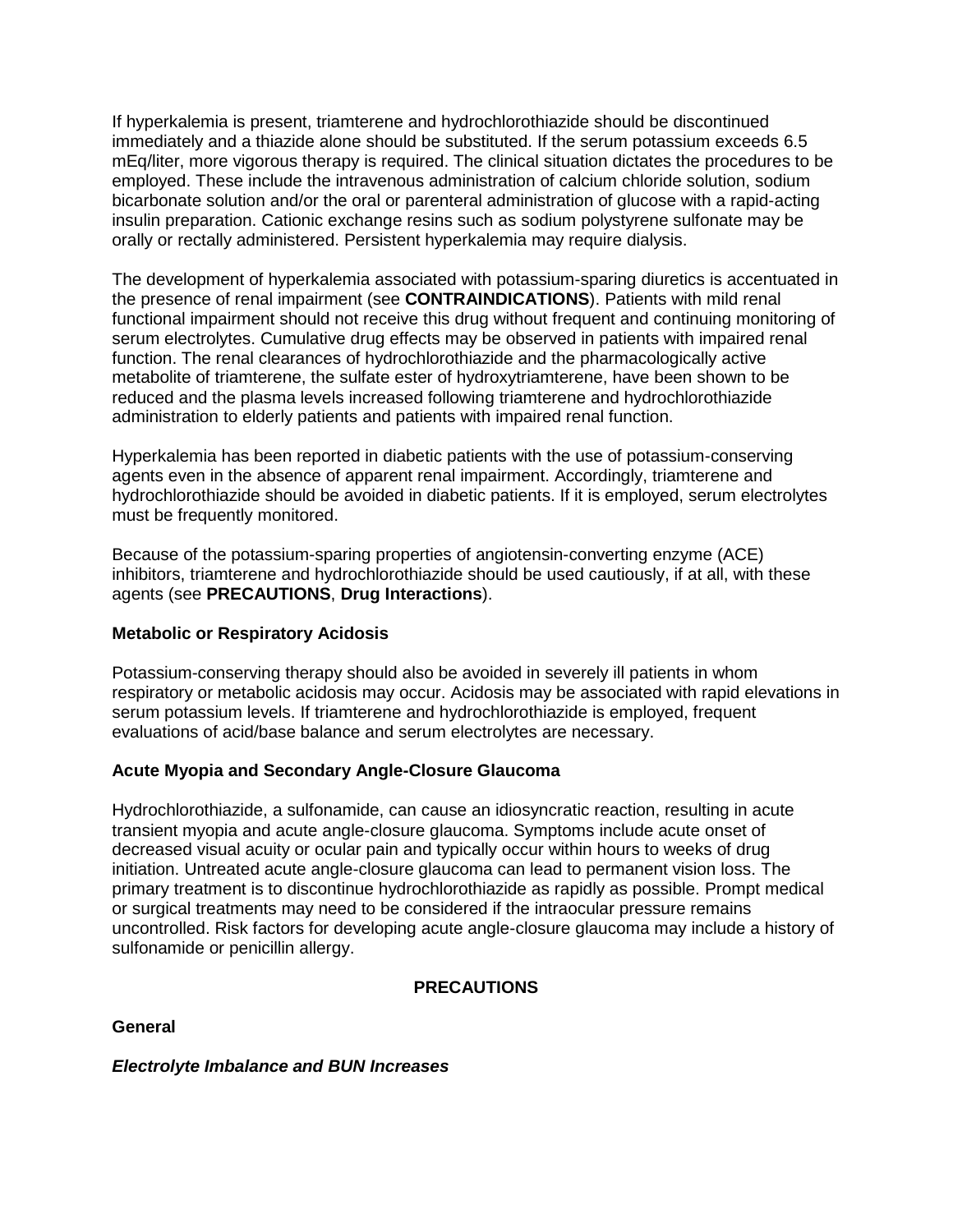Patients receiving triamterene and hydrochlorothiazide should be carefully monitored for fluid or electrolyte imbalances, i.e., hyponatremia, hypochloremic alkalosis, hypokalemia and hypomagnesemia. Determination of serum electrolytes to detect possible electrolyte imbalance should be performed at appropriate intervals. Serum and urine electrolyte determinations are especially important and should be frequently performed when the patient is vomiting or receiving parenteral fluids. Warning signs or symptoms of fluid and electrolyte imbalance include: dryness of mouth, thirst, weakness, lethargy, drowsiness, restlessness, muscle pains or cramps, muscular fatigue, hypotension, oliguria, tachycardia and gastrointestinal disturbances such as nausea and vomiting.

Any chloride deficit during thiazide therapy is generally mild and usually does not require any specific treatment except under extraordinary circumstances (as in liver disease or renal disease). Dilutional hyponatremia may occur in edematous patients in hot weather; appropriate therapy is water restriction, rather than administration of salt, except in rare instances when the hyponatremia is life threatening. In actual salt depletion, appropriate replacement is the therapy of choice.

Hypokalemia may develop with thiazide therapy, especially with brisk diuresis, when severe cirrhosis is present, or during concomitant use of corticosteroids, ACTH, amphotericin B or after prolonged thiazide therapy. However, hypokalemia of this type is usually prevented by the triamterene component of triamterene and hydrochlorothiazide.

Interference with adequate oral electrolyte intake will also contribute to hypokalemia. Hypokalemia can sensitize or exaggerate the response of the heart to the toxic effects of digitalis (e.g., increased ventricular irritability).

Triamterene and hydrochlorothiazide may produce an elevated blood urea nitrogen level (BUN), creatinine level or both. This is probably not the result of renal toxicity but is secondary to a reversible reduction of the glomerular filtration rate or a depletion of the intravascular fluid volume. Elevations in BUN and creatinine levels may be more frequent in patients receiving divided dose diuretic therapy. Periodic BUN and creatinine determinations should be made especially in elderly patients, patients with suspected or confirmed hepatic disease or renal insufficiencies. If azotemia increases, triamterene and hydrochlorothiazide should be discontinued.

## *Hepatic Coma*

Triamterene and hydrochlorothiazide should be used with caution in patients with impaired hepatic function or progressive liver disease, since minor alterations of fluid and electrolyte balance may precipitate hepatic coma.

#### *Renal Stones*

Triamterene has been reported in renal stones in association with other calculus components. Triamterene and hydrochlorothiazide should be used with caution in patients with histories of renal lithiasis.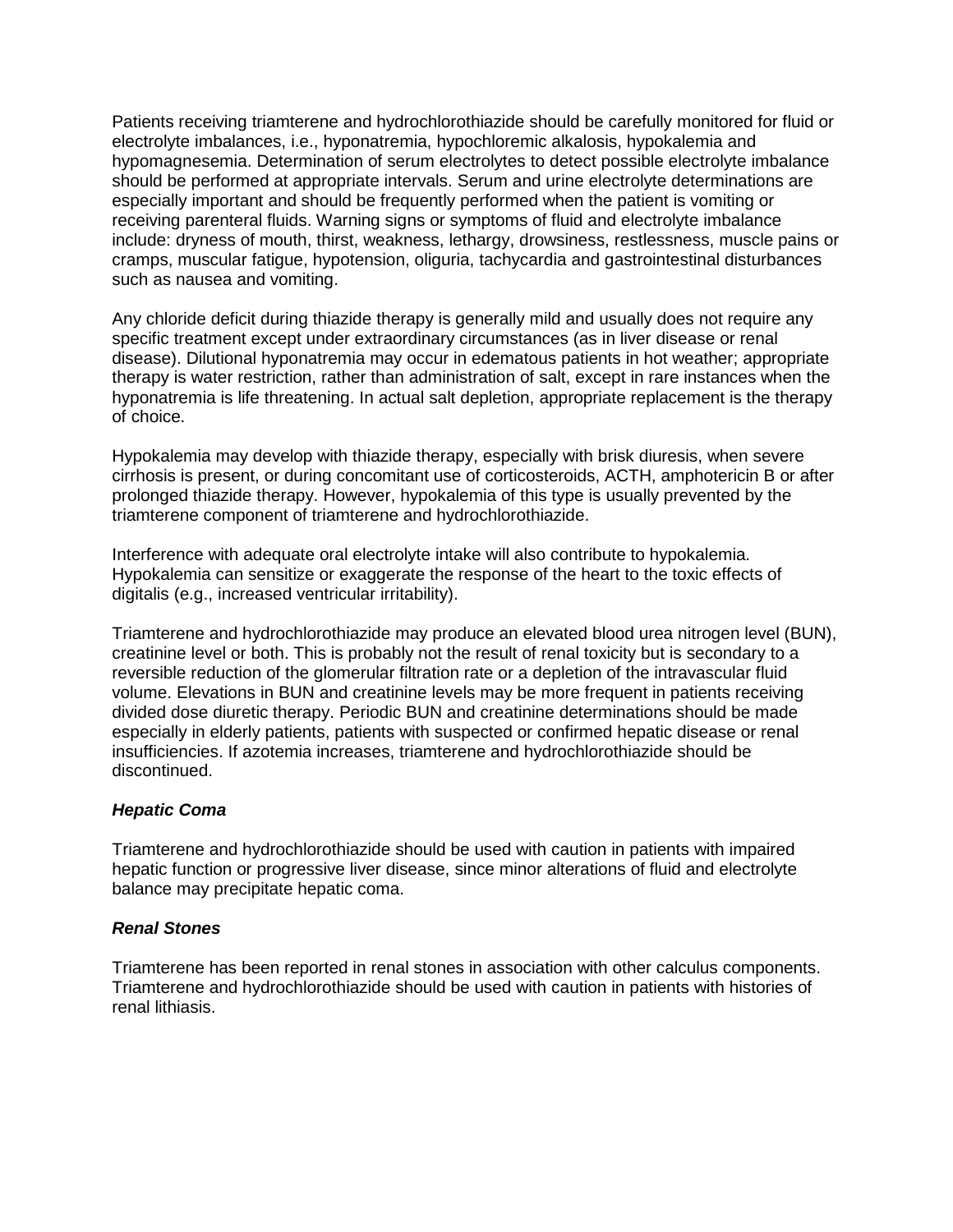### *Folic Acid Deficiency*

Triamterene is a weak folic acid antagonist and may contribute to the appearance of megaloblastosis in instances where folic acid stores are decreased. In such patients, periodic blood elevations are recommended.

### *Hyperuricemia*

Hyperuricemia may occur or acute gout may be precipitated in certain patients receiving thiazide therapy.

### *Metabolic and Endocrine Effects*

The thiazides may decrease serum PBI levels without signs of thyroid disturbance.

Calcium excretion is decreased by thiazides. Pathological changes in the parathyroid gland with hypercalcemia and hypophosphatemia have been observed in a few patients on prolonged thiazide therapy. The common complications of hyperparathyroidism such as renal lithiasis, bone resorption, and peptic ulceration have not been seen. Thiazides should be discontinued before carrying out tests for parathyroid function.

Insulin requirements in diabetic patients may be increased, decreased or unchanged. Diabetes mellitus which has been latent may become manifest during thiazide administration.

#### *Hypersensitivity*

Sensitivity reactions to thiazides may occur in patients with or without a history of allergy or bronchial asthma.

Possible exacerbation or activation of systemic lupus erythematosus by thiazides has been reported.

#### **Drug Interactions**

Thiazides may add to or potentiate the action of other antihypertensive drugs.

The thiazides may decrease arterial responsiveness to norepinephrine. This diminution is not sufficient to preclude effectiveness of the pressor agent for therapeutic use. Thiazides have also been shown to increase the responsiveness to tubocurarine.

Lithium generally should not be given with diuretics because they reduce its renal clearance and add a high risk of lithium toxicity. Refer to the package insert on lithium before use of such concomitant therapy.

Acute renal failure has been reported in a few patients receiving indomethacin and formulations containing triamterene and hydrochlorothiazide. Caution is therefore advised when administering non-steroidal anti-inflammatory agents with triamterene and hydrochlorothiazide.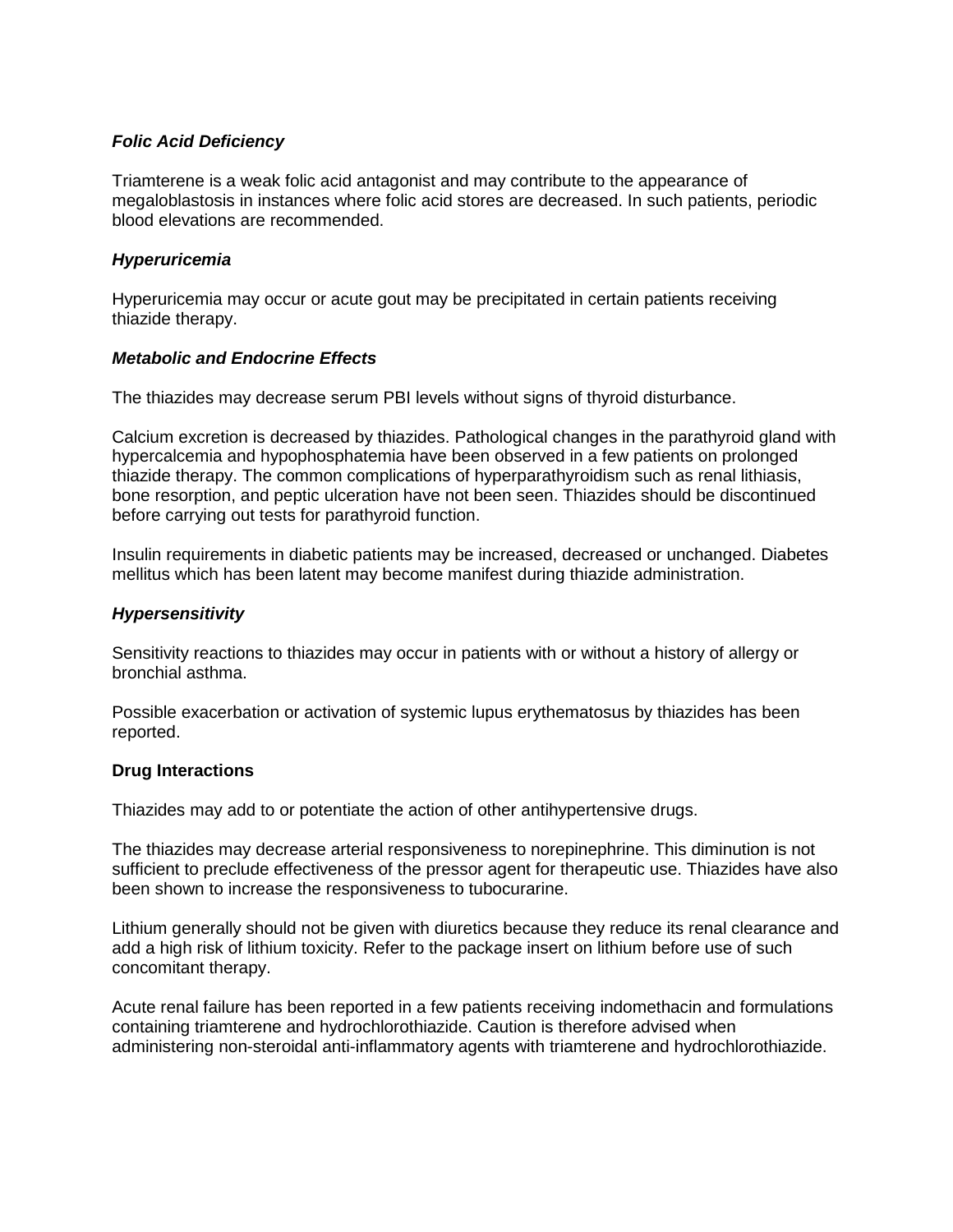Potassium-sparing agents should be used very cautiously, if at all, in conjunction with angiotensin-converting enzyme (ACE) inhibitors due to a greatly increased risk of hyperkalemia. Serum potassium should be monitored frequently.

### **Drug/Laboratory Test Interactions**

Triamterene and quinidine have similar fluorescence spectra; thus triamterene and hydrochlorothiazide may interfere with the measurement of quinidine.

### **Carcinogenesis, Mutagenesis, Impairment of Fertility**

#### *Carcinogenesis*

Long-term studies with triamterene and hydrochlorothiazide tablets, the triamterene/hydrochlorothiazide combination, have not been conducted.

### *Triamterene*

In studies conducted under the auspices of the National Toxicology Program, groups of rats were fed diets containing 0, 150, 300 or 600 ppm triamterene, and groups of mice were fed diets containing 0, 100, 200 or 400 ppm triamterene. Male and female rats exposed to the highest tested concentration received triamterene at about 25 and 30 mg/kg/day, respectively. Male and female mice exposed to the highest tested concentration received triamterene at about 45 and 60 mg/kg/day, respectively.

There was an increased incidence of hepatocellular neoplasia (primarily adenomas) in male and female mice at the highest dosage level. These doses represent 7.5 times and 10 times the MRHD of 300 mg/kg (or 6 mg/kg/day based on a 50 kg patient) for male and female mice, respectively when based on body-weight and 0.7 times and 0.9 times the MRHD when based on body-surface area. Although hepatocellular neoplasia (exclusively adenomas) in the rat study was limited to triamterene-exposed males, incidence was not dose-dependent and there was no statistically significant difference from control incidence at any dose level.

## *Hydrochlorothiazide*

Two-year feeding studies in mice and rats, conducted under the auspices of the National Toxicology Program (NTP), treated mice and rats with doses of hydrochlorothiazide up to 600 and 100 mg/kg/day, respectively. On a body-weight basis, these doses are 600 times (in mice) and 100 times (in rats) the Maximum Recommended Human Dose (MRHD) for the hydrochlorothiazide component of triamterene and hydrochlorothiazide tablets, (50 mg/day or 1 mg/kg/day based on a 50 kg patient). On the basis of body-surface area, these doses are 56 times (in mice) and 21 times (in rats) the MRHD. These studies uncovered no evidence of carcinogenic potential of hydrochlorothiazide in rats or female mice, but there was equivocal evidence of hepatocarcinogenicity in male mice.

## *Mutagenesis*

Studies of the mutagenic potential of triamterene and hydrochlorothiazide tablets, the triamterene/hydrochlorothiazide combination, have not been performed.

## *Triamterene*

Triamterene was not mutagenic in bacteria (*S. typhimurium* strains TA 98, TA 100, TA 1535 or TA 1537) with or without metabolic activation. It did not induce chromosomal aberrations in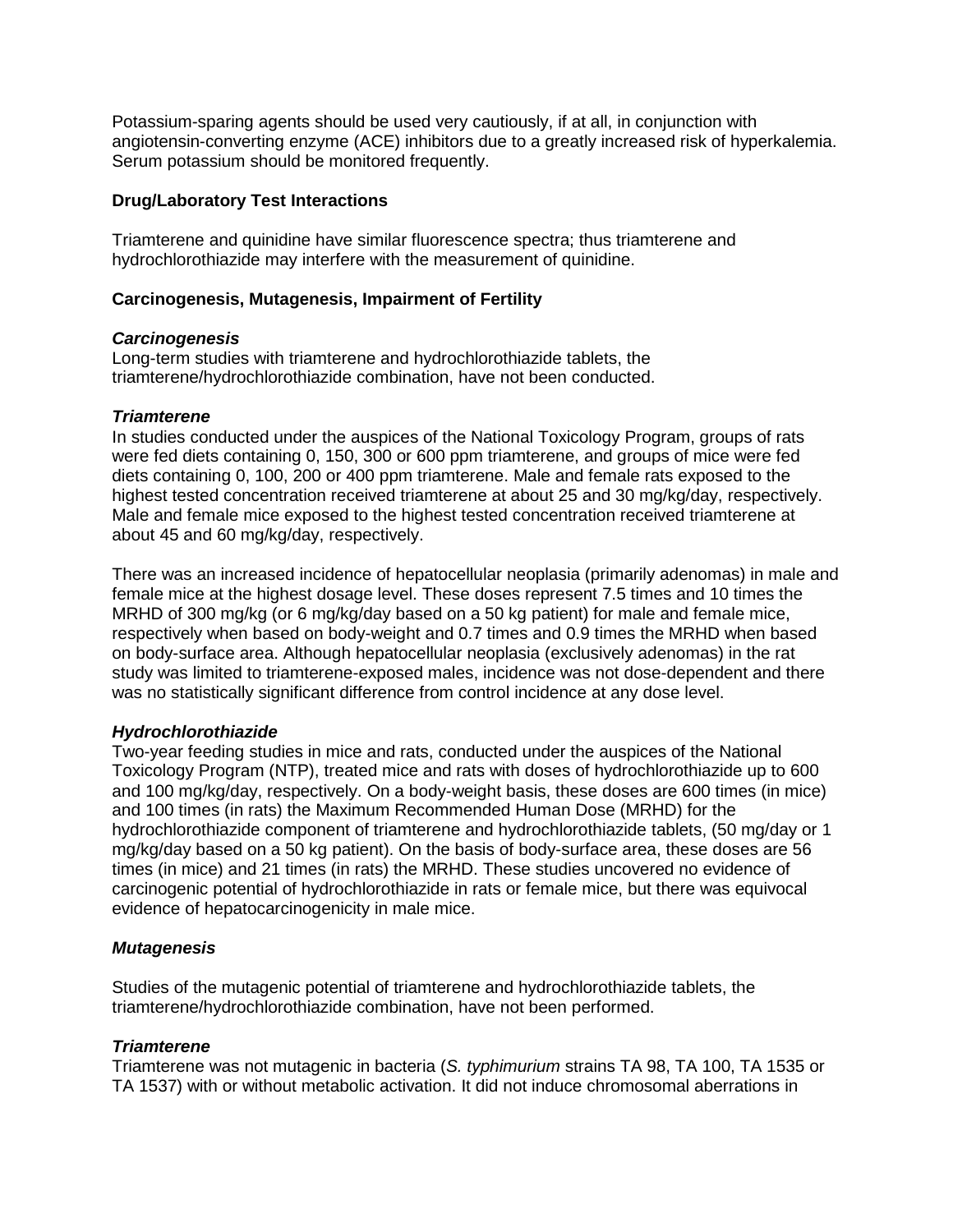Chinese hamster ovary (CHO) cells *in vitro* with or without metabolic activation, but it did induce sister chromatid exchanges in CHO cells *in vitro* with and without metabolic activation.

#### *Hydrochlorothiazide*

Hydrochlorothiazide was not genotoxic in *in vitro* assays using strains TA 98, TA 100, TA 1535, TA 1537 and TA 1538 of *Salmonella typhimurium* (the Ames test), in the Chinese hamster ovary (CHO) test for chromosomal aberrations, or in *in vivo* assays using mouse germinal cell chromosomes, Chinese hamster bone marrow chromosomes, and the *Drosophila* sex-linked recessive lethal trait gene. Positive test results were obtained in the *in vitro* CHO sister chromatid exchange (clastogenicity) test, and in the mouse lymphoma cell (mutagenicity) assays, using concentrations of hydrochlorothiazide of 43 to 1300 mcg/mL. Positive test results were also obtained in the *Aspergillus nidulans* nondisjunction assay using an unspecified concentration of hydrochlorothiazide.

### *Impairment of Fertility*

Studies of the effects of triamterene and hydrochlorothiazide tablets, the triamterene/hydrochlorothiazide combination, or of triamterene alone on animal reproductive function have not been conducted.

### *Hydrochlorothiazide*

Hydrochlorothiazide had no adverse effects on the fertility of mice and rats of either sex in studies wherein these species were exposed, via their diet, to doses of up to 100 and 4 mg/kg/day, respectively, prior to mating and throughout gestation. Corresponding multiples of the MRHD are 100 (mice) and 4 (rats) on the basis of body-weight and 9.4 (mice) and 0.8 (rats) on the basis of body-surface area.

## **Pregnancy Category C**

#### *Teratogenic Effects*

## *Triamterene and hydrochlorothiazide*

Animal reproduction studies to determine the potential for fetal harm by triamterene and hydrochlorothiazide have not been conducted. Nevertheless, a One Generation Study in the rat approximated triamterene and hydrochlorothiazide's composition by using a 1:1 ratio of triamterene to hydrochlorothiazide (30:30 mg/kg/day). There was no evidence of teratogenicity at those doses that were, on a body- weight basis, 15 and 30 times, respectively, the MRHD, and, on the basis of body-surface area, 3.1 and 6.2 times, respectively, the MRHD.

The safe use of triamterene and hydrochlorothiazide in pregnancy has not been established since there are no adequate and well controlled studies with triamterene and hydrochlorothiazide in pregnant women. Triamterene and hydrochlorothiazide should be used during pregnancy only if the potential benefit justifies the risk to the fetus.

#### *Triamterene*

Reproduction studies have been performed in rats at doses as high as 20 times the Maximum Recommended Human Dose (MRHD) on the basis of body-weight, and 6 times the MRHD on the basis of body-surface area without evidence of harm to the fetus due to triamterene.

Because animal reproduction studies are not always predictive of human response, this drug should be used during pregnancy only if clearly needed.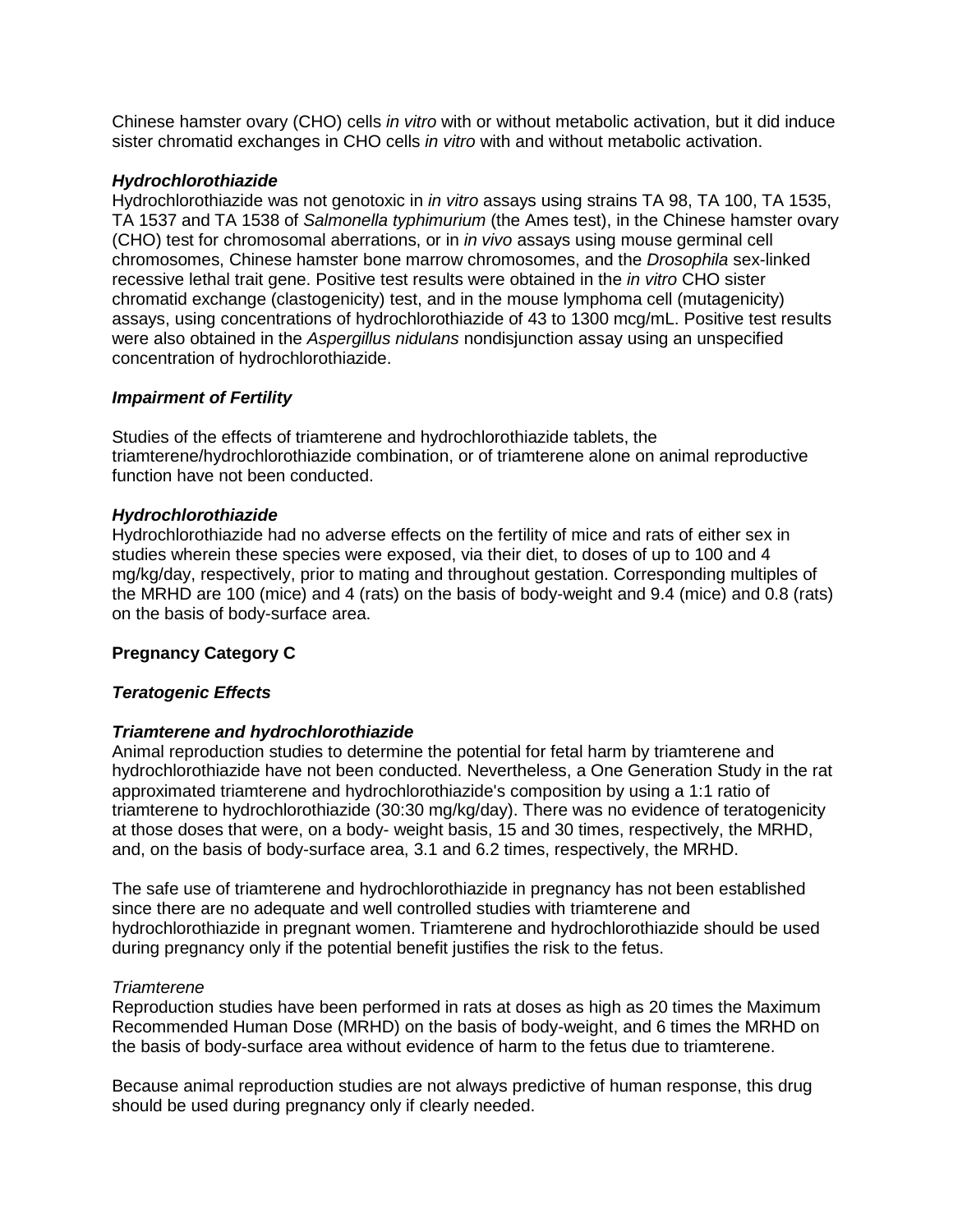#### *Hydrochlorothiazide*

Hydrochlorothiazide was orally administered to pregnant mice and rats during respective periods of major organogenesis at doses up to 3000 and 1000 mg/kg/day, respectively. At these doses, which are multiples of the MRHD equal to 3000 for mice and 1000 for rats, based on body-weight, and equal to 282 for mice and 206 for rats, based on body-surface area, there was no evidence of harm to the fetus. There are, however, no adequate and well-controlled studies in pregnant women. Because animal reproduction studies are not always predictive of human response, this drug should be used during pregnancy only if clearly needed.

### *Nonteratogenic Effects*

Thiazides and triamterene have been shown to cross the placental barrier and appear in cord blood. The use of thiazides and triamterene in pregnant women requires that the anticipated benefits be weighed against possible hazards to the fetus. These hazards include fetal or neonatal jaundice, pancreatitis, thrombocytopenia, and possibly other adverse reactions that have occurred in the adult.

### **Nursing Mothers**

Thiazides and triamterene in combination have not been studied in nursing mothers. Triamterene appears in animal milk and this may occur in humans. Thiazides are excreted in human breast milk. If use of the combination drug product is deemed essential, the patient should stop nursing.

### **Pediatric Use**

Safety and effectiveness in pediatric patients have not been established.

## **ADVERSE REACTIONS**

Side effects observed in association with the use of triamterene and hydrochlorothiazide tablets, other combination products containing triamterene/hydrochlorothiazide, and products containing triamterene or hydrochlorothiazide include the following:

*Gastrointestinal:* jaundice (intrahepatic cholestatic jaundice), pancreatitis, nausea, appetite disturbance, taste alteration, vomiting, diarrhea, constipation, anorexia, gastric irritation, cramping.

*Central Nervous System:* drowsiness and fatigue, insomnia, headache, dizziness, dry mouth, depression, anxiety, vertigo, restlessness, paresthesias.

*Cardiovascular:* tachycardia, shortness of breath and chest pain, orthostatic hypotension (may be aggravated by alcohol, barbiturates or narcotics).

*Renal:* acute renal failure, acute interstitial nephritis, renal stones composed of triamterene in association with other calculus materials, urine discoloration.

*Hematologic:* leukopenia, agranulocytosis, thrombocytopenia, aplastic anemia, hemolytic anemia and megaloblastosis.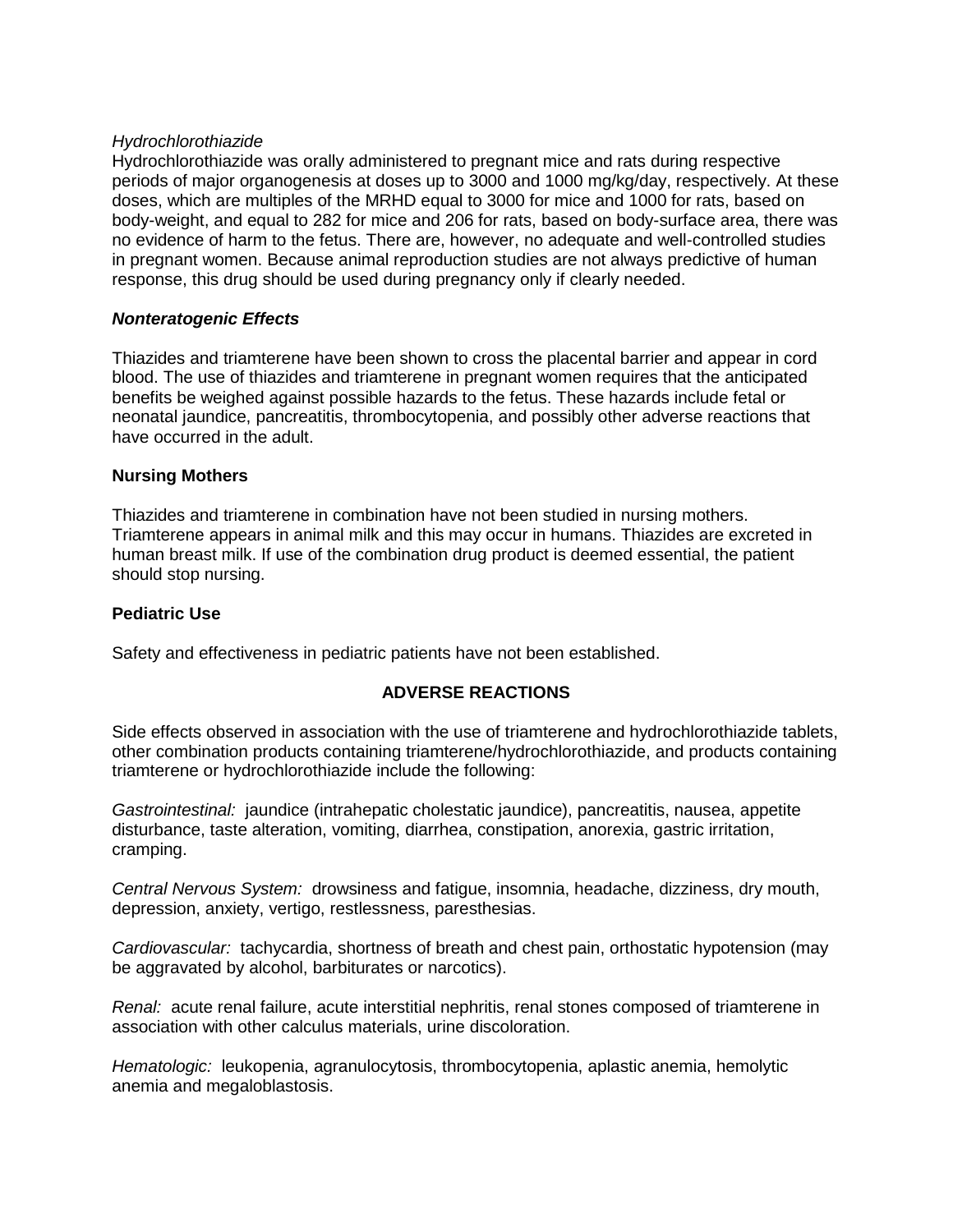*Ophthalmic:* xanthopsia, transient blurred vision.

*Hypersensitivity:* anaphylaxis, photosensitivity, rash, urticaria, purpura, necrotizing angiitis (vasculitis, cutaneous vasculitis), fever, respiratory distress including pneumonitis.

*Other:* muscle cramps and weakness, decreased sexual performance and sialadenitis.

Whenever adverse reactions are moderate to severe, therapy should be reduced or withdrawn.

## **Altered Laboratory Findings**

*Serum Electrolytes:* hyperkalemia, hypokalemia, hyponatremia, hypomagnesemia, hypochloremia (see **WARNINGS** and **PRECAUTIONS**).

*Creatinine, Blood Urea Nitrogen:* Reversible elevations in BUN and serum creatinine have been observed in hypertensive patients treated with triamterene and hydrochlorothiazide.

*Glucose:* hyperglycemia, glycosuria and diabetes mellitus (see **PRECAUTIONS**).

*Serum Uric Acid, PBI and Calcium:* (see **PRECAUTIONS**).

*Other:* Elevated liver enzymes have been reported in patients receiving triamterene and hydrochlorothiazide.

## **OVERDOSAGE**

No specific data are available regarding triamterene and hydrochlorothiazide overdosage in humans and no specific antidote is available.

Fluid and electrolyte imbalances are the most important concern. Excessive doses of the triamterene component may elicit hyperkalemia, dehydration, nausea, vomiting and weakness and possibly hypotension. Overdosing with hydrochlorothiazide has been associated with hypokalemia, hypochloremia, hyponatremia, dehydration, lethargy (may progress to coma) and gastrointestinal irritation. Treatment is symptomatic and supportive. Therapy with triamterene and hydrochlorothiazide should be discontinued. Induce emesis or institute gastric lavage. Monitor serum electrolyte levels and fluid balance.

Institute supportive measures as required to maintain hydration, electrolyte balance, respiratory, cardiovascular and renal function.

## **DOSAGE AND ADMINISTRATION**

Note: 37.5 mg/25 mg = 37.5 mg triamterene and 25 mg hydrochlorothiazide 75 mg/50 mg = 75 mg triamterene and 50 mg hydrochlorothiazide

The usual dose of Triamterene and Hydrochlorothiazide 37.5 mg/25 mg is one or two tablets daily, given as a single dose, with appropriate monitoring of serum potassium (see **WARNINGS**). The usual dose of Triamterene and Hydrochlorothiazide 75 mg/50 mg is one tablet daily, with appropriate monitoring of serum potassium (see **WARNINGS**). There is no experience with the use of more than one 75 mg/50 mg tablet daily or more than two 37.5 mg/25 mg tablets daily. Clinical experience with the administration of two 37.5 mg/25 mg tablets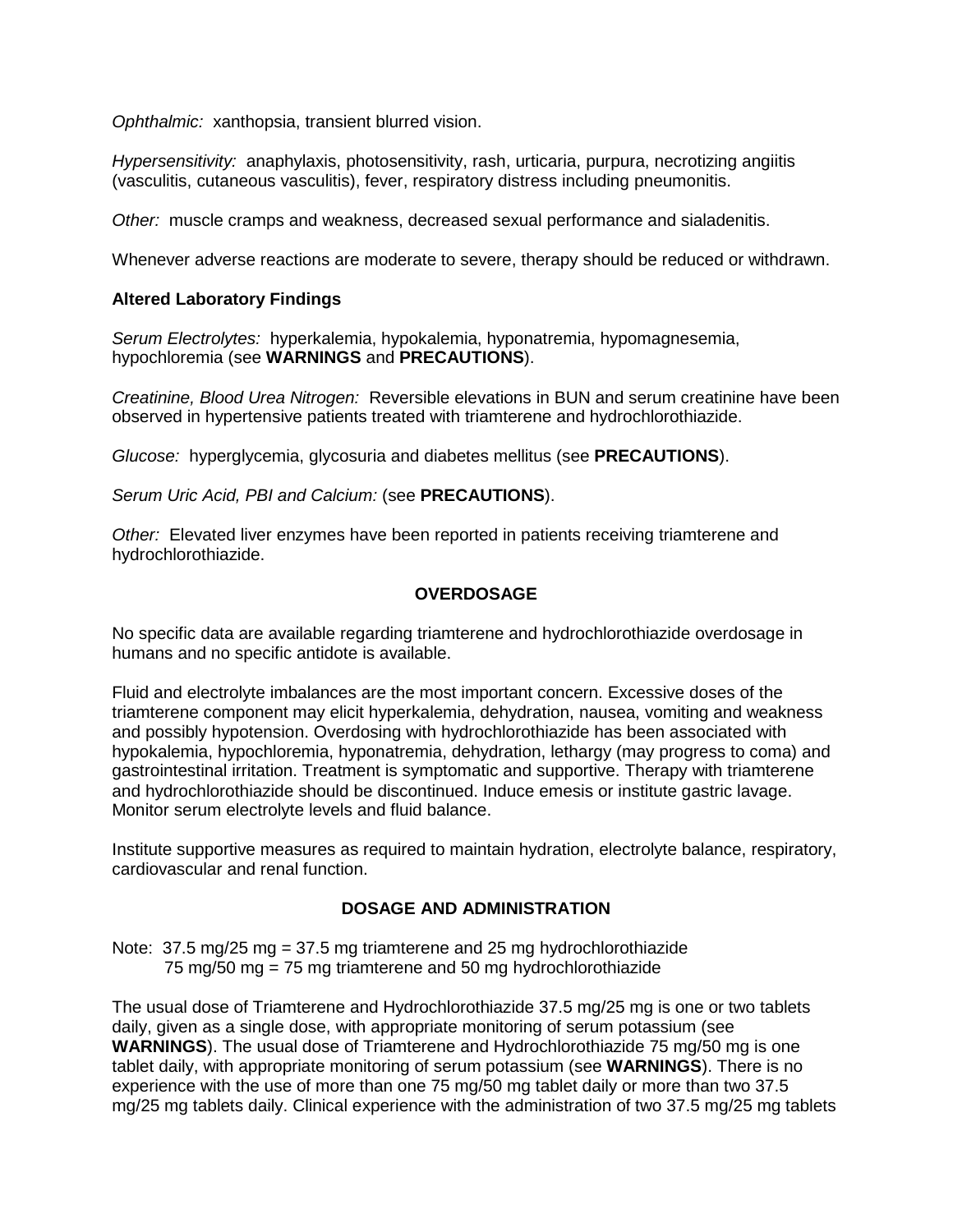daily in divided doses (rather than as a single dose) suggests an increased risk of electrolyte imbalance and renal dysfunction.

Patients receiving 50 mg of hydrochlorothiazide who become hypokalemic may be transferred to 75 mg/50 mg product directly. Patients receiving 25 mg hydrochlorothiazide who become hypokalemic may be transferred to a 37.5 mg triamterene/25 mg hydrochlorothiazide directly.

In patients requiring hydrochlorothiazide therapy and in whom hypokalemia cannot be risked, therapy may be initiated with 37.5 mg/25 mg of triamterene and hydrochlorothiazide. If an optimal blood pressure response is not obtained with 37.5 mg/25 mg of triamterene and hydrochlorothiazide, the dose should be increased to two 37.5 mg/25 mg tablets daily as a single dose, or one 75 mg/50 mg tablet daily. If blood pressure still is not controlled, another antihypertensive agent may be added (see **PRECAUTIONS**, **Drug Interactions**).

Clinical studies have shown that patients taking less bioavailable formulations of triamterene and hydrochlorothiazide in daily doses of 25 mg to 50 mg hydrochlorothiazide and 50 mg to 100 mg triamterene may be safely changed to one 37.5 mg/25 mg of triamterene and hydrochlorothiazide daily. All patients changed from less bioavailable formulations to triamterene and hydrochlorothiazide should be monitored clinically and for serum potassium after the transfer.

#### **HOW SUPPLIED**

Triamterene and Hydrochlorothiazide Tablets, USP, 37.5 mg/ 25 mg are available for oral administration as green, oval bioconvex tablets, scored and engraved "37.5" bisect "25" on one side, "APO" on the other side. They are supplied as follows:

Bottles of 100 (NDC 60505-2656-1) Bottles of 500 (NDC 60505-2656-5) Bottles of 6,500 (NDC 60505-2656-7)

Triamterene and Hydrochlorothiazide Tablets, USP, 75 mg/50 mg are available for oral administration as yellow, oval bioconvex tablets, scored and engraved "75" bisect "50" on one side, "APO" on the other side. They are supplied as follows:

Bottles of 100 (NDC 60505-2657-1) Bottles of 500 (NDC 60505-2657-5) Bottles of 7,000 (NDC 60505-2657-7)

Dispense with a child-resistant closure in a tight, light-resistant container.

Store at 20° to 25°C (68° to 77°F); excursions permitted to 15° to 30°C (59° to 86°F) [see USP Controlled Room Temperature].

Protect from light.

**APOTEX INC. TRIAMTERENE HYDROCHLOROTHIAZIDE TABLETS, USP 37.5 mg/25 mg and 75 mg/50 mg**